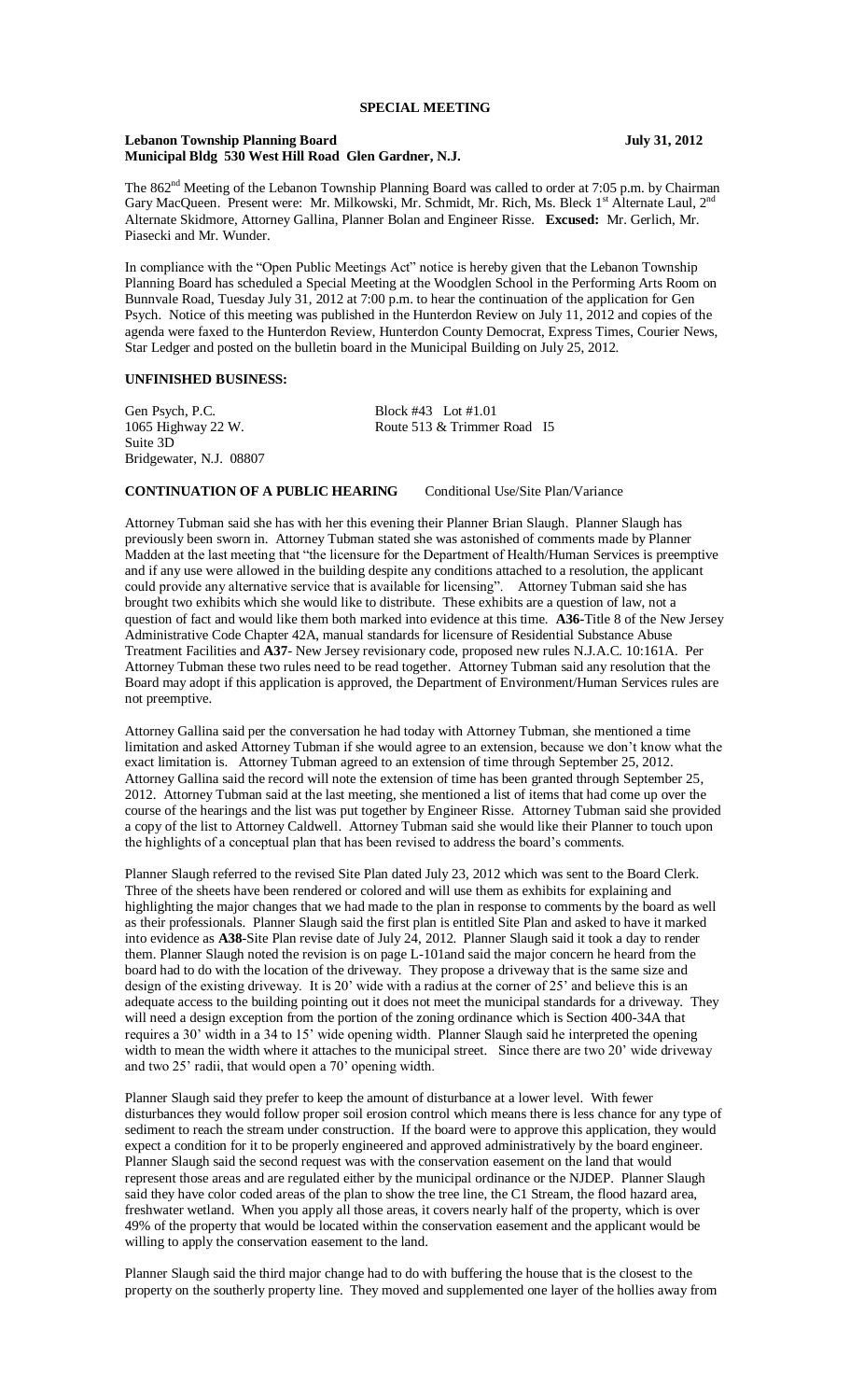#### **Lebanon Township Planning Board July 31, 2012 Page 2**

the garden and they changed the species to Norway Spruce. They added additional plants to create a double staggered row of Norway Spruce in the area. Norway Spruce has a good thick aspect, with branches that go all the way to the ground and stay to the ground as the tree matures. Planner Slaugh said they think it would provide the most effective screen. That area would encompass the entire view shed from the house. Planner Slaugh said they are proposing to plant these trees at 6' to 7' in height. Planner Slaugh said in visiting the site he said it is all deciduous and would like to correct his testimony. The landscape plan has been adjusted to account for the change in the road location and also there was several trees removed out of the area that would have been within the conservation easement to reduce the soil disturbance to the site. Planner Slaugh said an electric generator would be on the opposite side of the building from the closest residence and would also be approximately a 1000' to the adjacent residence on the same side as Trimmer Road and approximately 500' to the corner of Trimmer Road and Vernoy Road where there is another existing residence on top of the commercial property. Planner Slaugh also noted that with today's silencing technology with generators there will be no additional impact past the property line from running a generator.

Planner Slaugh said the last item was a request by the board for additional right of way dedication on Trimmer Road to create effectively a 50' wide street. Upon further examination from the tax maps of the municipality it was determined that in the portion of Trimmer Road that is the closest to Route 513 and it is a distance of approximately 300'-325' the width is a 66' and the remainder of the screen is at the width of 50'. Also, as discussed with the parking lot design, they took the spaces that were short and had a short drive aisle where the spaces themselves were of adequate depth and indicated that as a loading zone which would be for passenger discharge as well as for deliveries for package deliveries from FedEx or DHL, the rest of the parking lot has been redesigned for 23 parking spaces with a 10' x 20' space. Planner Slaugh said they believe they have addressed all the items that came from the board's professionals.

At the conclusion of Planner Slaugh testimony, Chairman MacQueen asked if the board had questions of the witness. Mr. Laul asked about the loading zone and the windows. Planner Slaugh said they haven't changed the architectural elevations and that is still a decision that has not been made. Mr. Schmidt referred to the 30' drive and asked why they are keeping it at 20'. Planner Slaugh said the 20' has always been 20' and has function adequately since the early 1980's. Planner Slaugh referred to the impervious coverage in having it 30' and didn't want to increase the impervious coverage. Mr. Rich asked about the garbage location. Planner Slaugh said the garbage storage will be on the south side of the building where the loading area is for the kitchen. The dumpster location would be an enclosure at the backside of the parking lot. Mr. Skidmore asked about the light for the driveway and has it changed from the original proposal. Planner Slaugh said the lighting is the same. It is a downcast fixture on a pole. Planner Slaugh noted there are some standards with the lighting. The lighting plan has the same minimum/maximum foot candles as the prior plan. Planner Slaugh said they are seeking a design waiver to have an average illumination of 1.2 foot candles as opposed to 1 foot candles. Mr. Skidmore referred to the discussion from March regarding the hours of operation of those lights and asked if there has been any consideration to changing them. Planner Slaugh said the lighting would be turned off by 10:00 p.m. and what is proposed is a light by the sign and the entrance lights which would be shielded with a downcast fixture for the service entrance and the front entrance. Mr. Skidmore asked the purpose of the light being left on by the sign. Planner Slaugh said in the event someone was to be checked in during nighttime hours. Mr. Skidmore asked if it would be possible to have s switch, put in the system so it could be turn on when needed. Planner Slaugh said yes.

Chairman MacQueen asked if the location of the dumpster has changed or is it the existing location. Planner Slaugh said it is the existing location. Chairman MacQueen asked if they will have the necessary markings on the pavement for handicapped, loading zone and fire zone. Planner Slaugh said the board would make a condition that the fire official's would review the plan regarding the fire zone. There will be pavement markings for the handicapped space as well as the loading zone. Chairman MacQueen asked about the air conditioners and where would they be located. Planner Slaugh said the building hasn't been redesigned but they will have individual units for the office suites and will be located in the front of the building. Other than that they haven't thought about the location of any other units, but could be located near the generator or the north side of the building. Planner Slaugh noted that on the northwest side there are these crenellations and the compressors that could fit in those crenellations and be less viewed and be less noisy.

Chairman MacQueen asked Planner Bolan if he had questions of the witness. Planner Bolan noted that on the pathways it has been changed from crushed stone to mulch and wanted to know if it could still be crushed stone and still meet the coverage requirements. Planner Slaugh said yes and what they were looking to do was not increase the impervious surface coverage. There was a deminimus amount that was located on the prior plan. They will still have less impervious coverage if the driveway gets relocated and the walkways could be put back into gravel as opposed to mulch. Planner Bolan said he would prefer the gravel and it would be easier to maintain and last longer. Planner Bolan said the way the free-standing lights are set up, the bulb is recessed so it acts as shield. Planner Slaugh said yes. Planner Bolan said the frame. Planner Slaugh said yes, the housing of the lamp being the actual bulb.

Engineer Risse had questions of Planner Slaugh. With the lighting the plans indicate that it lights up along the front and have house side shields on them. Planner Slaugh said there are two house side shields shown.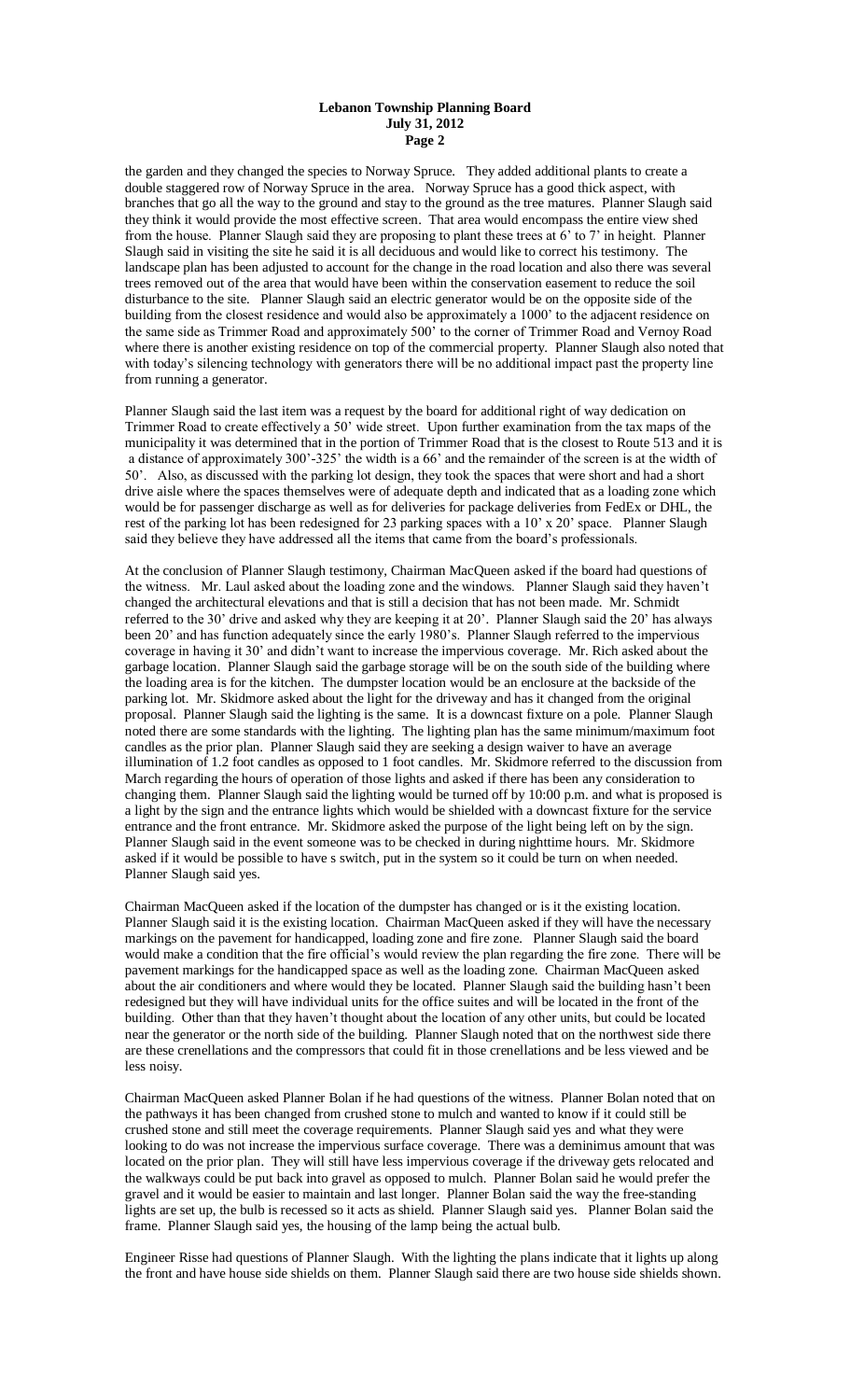#### **Lebanon Township Planning Board July 31, 2012 Page 3**

The following was marked into evidence: **A39**-Minor Site Plan Enlargement revised July 24, 2012 prepared by Planner Slaugh's office. Planner Slaugh said there is a light proposed on the southwest side of the parking lot and another light proposed about 5 spaces from the corner and both are proposed with house side shields to cut the foot candles even more than the cutoff fixture and they could be attached to the back end of those lights. The other lights would remain as is. Engineer Risse said he didn't see any detail of that on the plan. Engineer Risse said the conservation easement has to get monumented and should be monumented in the meets and bounds description to be provided. Also, concrete monuments or something else to delineate the conservation easement. The driver opening could comply with the opening requirements of the ordinance. The radiuses aren't dimensioned on the plan. Engineer Risse said the limited disturbance is not delineated on the plan and asked to have it delineated. Planner Slaugh asked Engineer Risse if he would like to see that graphic and asked how to show that graphically to his satisfaction. Engineer Risse said just show limit of where your equipment would be going. A breakdown of impervious coverage's can be done by building, paving, walkways and when further surveying is done then you can provide engineering details to show compliance with the handicap access route and how it meets the standards. Planner Slaugh said he had a photo of the corner of building that he would like marked into evidence. **A40-**photo of east corner of the building which depicts the location of the handicap space. Planner Slaugh said there is a concrete island that comes out from the building that would be reconstructed longer and adjacent to that concrete island would be the loading area for the handicapped space. Planner Slaugh said the slope for the parking space is about 2% which is part of what has to get surveyed.

Engineer Risse referred to the sign on the corner and the changes that were made. Planner Slaugh said the free standing sign on the corner has additional landscaping that's been indicated around the base of the sign. Planner Slaugh said they are proposing 50 Liriope which is a kind of wide-bladed grass looking plant which they think will harmonize well with the rest of the meadow that would be retained on site. Attorney Gallina had a question regarding **A40.** Attorney Gallina asked about the sidewalk that was being taken out and what kind of surface will be put in its place. Planner Slaugh said the sidewalk would be ramped down to the surface of the parking lot which would create the access from the parking lot up about 4" or 5" to the top of the sidewalk area.

Chairman MacQueen asked if the board had questions of the witness. Mr. Milkowski said his question was regarding the driveway and asked Planner Slaugh if they would be willing to make it a little wider since it appears to be on the narrow side. Planner Slaugh said it was Engineer Risse's suggestion to have it meet the ordinance standard. Mr. Milkowski said his concern was if you have a vehicle entering and one leaving at the same time it would be a bit tight making the swing. Planner Slaugh said the driveway entrance could be flared at the end. Mr. Schmidt said the tight radius with 20', is okay for big vehicles entering as long as no one else is coming and leaving at the same time. Planner Slaugh said he would prefer the 25' radius to allow for the swing. Mr. Skidmore referred to the sign not the one with the lights and wanted to know where they proposed to have it. Planner Slaugh said they are proposing the same size sign which is 21 square feet and the sign would be attached to the fence. With the prior entrance, they were having a certain type of entrance treatment with pillars, fencing and landscaping. The same is proposed at the new driveway entrance. Mr. Skidmore said there is no sign on the plan. Planner Slaugh said it is essentially where the notch is. It is shown on the landscaping plan. Planner Slaugh said they are still proposing the second sign.

At this time, Chairman MacQueen opened the hearing to the public for questions. The following people asked many questions of Planner Slaugh: Jesse Thompson Jeffrey Lane, Margaret Stasick Maple Lane, Ruth Blemmings Spring Mountain Road, Maria Sydor Vernoy Road, Anthony Casale Boulder Field Road, Jody Stasick Maple Lane, James Kennedy Route 513, Judy Warmingham White Oak Ridge Road and John Lloyd Trimmer Road. Chairman MacQueen asked Attorney Caldwell if he had any questions. His response was no.

Chairman MacQueen announced the board will take a recess at this time 8:25 p.m. When the board reconvened at 8:37 p.m. Chairman MacQueen asked if Attorney Tubman was done with her witnesses. Attorney Tubman said yes. Chairman MacQueen announced the next portion of the meeting the board will hear testimony from their professionals. Engineer Risse was sworn in. Engineer Risse said the improvements/modifications that were made to the plan were from the discussions during testimony. The relocation of the driveway from a site plan perspective was one of the key issues. Engineer Risse said the driveway is located within a 100 year flood hazard boundary as mapped by FEMA. The relocation of the driveway out of the flood area should comply with FEMA's flood delineation and should be up and out of the flood waters and enable anybody that wants to get out of the facility and up to the intersection with Route 513. Regarding the driveway width of 20', most of the roads in the Township are between 20'  $\&$ 22'. The flaring of the entrance of the driveway to make it a width of 25' to 28' might help with any conflicts between larger delivery trucks coming and leaving at the same time. Engineer Risse said he would like to see the limited disturbance delineated on the plan to document the numbers that are shown on the table as well as the impervious overage calculations supported by each individual component. Regarding the landscaping buffer, with the grading there is not a lot of topographic survey work that was done in preparing the plan. The property to the south is at a higher elevation. Maybe the adjoining property may allow the trees to be planted up on their bluff which would provide a better berm at the top of the hill or a better barrier and suggested 6' trees. Engineer Risse referred to the 23 parking spaces and suggested a banked area that could be constructed at a later date if they find that the parking they have is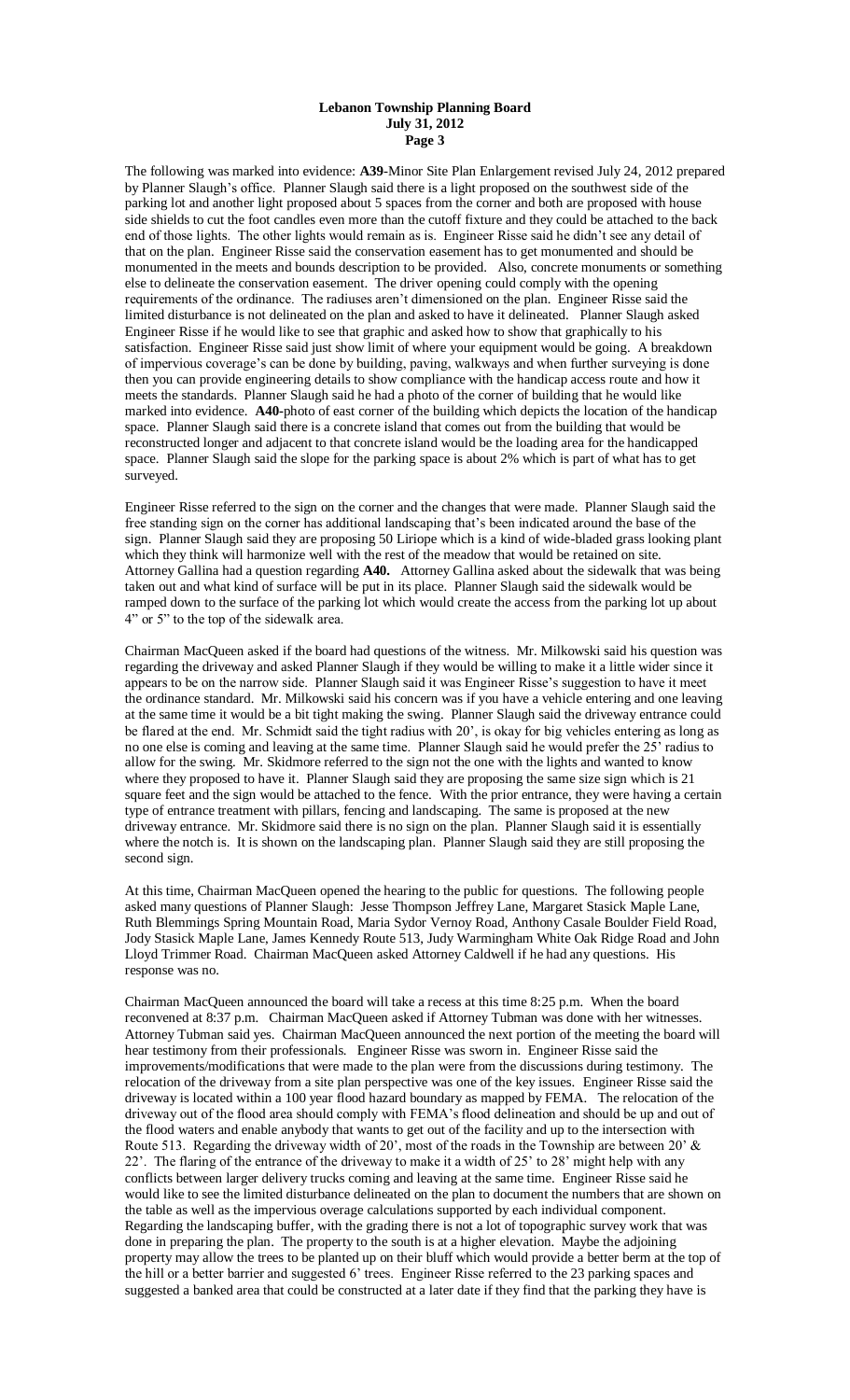#### **Lebanon Township Planning Board July 31, 2012 Page 4**

inadequate. A banked area if needed could be paved and provide possibly 5 to 10 spaces. Engineer Risse said it could be earmarked on the site plan for future use. The plans should be amended once they get the survey information to design the driveway and provide the conservation easement. The conservation easement needs to be described with meets and bounds and what is allowed to occur within the conservation easement and what is not allowed. Engineer Risse said he agreed with Planner Bolan that the pathways should be something that is a little more stable than mulch. Mulch can get very soggy at the wrong time of the season and difficult to maintain during winter months. Engineer Risse noted the testimony that was given regarding the aquifer test indicate that it is applicable and that any approval should be conditioned on the applicant performing an aquifer test to show that the well is adequate to provide the water demand that is needed.

Engineer Risse referred to his letter of January 26, 2012. The township's ordinance requires the driveway opening width of between 34' to 50' for a two-way drive for a commercial use The applicant is proposing a 25' radius that brings it out to 75'. If the opening entrance was flared the first 50' out, it would be a benefit. Engineer Risse said they have addressed a lot of the comments, by removing that parking and making that a loading zone and moving all the parking around to the front and making the parking spaces 10' x 20' The lighting schedule has been amended indicating the lights would be off by 10:00 p.m. Engineer Risse noted that a lot of the items need to be on the plan and is subject to further survey work. At the conclusion of Engineer Risse's testimony, Chairman MacQueen asked if the board had questions. Ms. Bleck asked where the banked parking would be placed. Engineer Risse said off the end of the loading zone towards Trimmer Road. Ms. Bleck asked if that could be a condition. Engineer Risse said yes. Ms. Bleck referred to the tree plantings and asked if could the tree plantings be higher than 6'. Engineer Risse said yes, they could be 8' to 10' in height. Ms. Bleck noted the discussion on the inside layout and referred to the second floor staff room. Engineer Risse said they would have to comply with the building code and ADA. Ms. Bleck asked about the sanitation facilities regarding staff, visitors etc. Engineer Risse said compliance would be with an outside agency. Mr. Rich said the plans should also show the AC, generator and the handicapped. Engineer Risse said the location of the generator is shown on the plans. There was testimony that the air conditioning units could be moved and felt they should be moved from the front and sides of the building to the back of the building. This could be added to the plans. Mr. Rich said there was some discussion on having a stop sign. Engineer Risse said there should be a stop sign at the exit and a stop bar.

Mr. Schmidt asked about the stop bar. Engineer Risse said it is a white line that tells you to stop. Mr. Schmidt referred to the discussion on the widening at the opening to Trimmer Road and asked how far you would want the flare out. Engineer Risse said you could go 28' from the edge of pavement and maybe the first 50' and start flaring down. Mr. Laul asked if Engineer Risse would do the review of the mechanicals because he is concerned with the existing locations. Mr. Laul said he is less concerned about the generator noise because the package unit that is going to be the size of a minivan that will run 24/7 as opposed to a generator that runs maybe five or six hours. Mr. Laul asked if we can specify a decimal range for the AC equipment. Engineer Risse said he thought so. Mr. Milkowski asked about the overflow parking having it paved and then starts to look like a large parking lot and said they have perforated pavers that works like an overflow parking, grass grows through, looks like a yard and would that be possible. Engineer Risse said that could be done. Mr. Milkowski said he liked the idea of widening the entrance. Mr. Schmidt had a question about the pavers with the holes and wanted to know if they are now considered impervious or pervious. Engineer Risse said they would be considered pervious. Ms. Bleck had a question regarding the generator even though it will be shown on the plan, if it could be a condition of approval because if the power went off and with the doorways being powered she wanted to make sure it was being covered.

Chairman MacQueen also had a question regarding the generator and the AC units. In the ordinance there are standards for the decimals on any outside noise asked if that was correct. Engineer Risse said it is at the property line. It is part of the nuisance ordinance, actually a state standard. Chairman MacQueen asked if the pavers become pervious, would that be an option for the walkways. Engineer Risse said he did not know and didn't know if that type of structure is needed for the walkway. Chairman MacQueen asked if it was correct that the existing driveway is within the mapped line from FEMA. Engineer Risse said yes. Chairman MacQueen said it would be better moving the driveway out of the mapped area since FEMA has the ultimate jurisdiction over flooding. Engineer Risse said they (FEMA) map where the flood line is based on and they just upgraded the maps back in 2008. There is a new flood line mapping that's been done and it gives the base flood elevation which is the elevation of the 100 year flood line and you would want to be at a higher elevation which would be towards the front of the property. Chairman MacQueen said there has been a lot of discussion about fire safety and emergency egress and ingress to the property so moving the driveway out of the flood zone would be a help. Engineer Risse said yes.

Planner Bolan had a question for Engineer Risse. Planner Bolan said their engineer testified that they would need a treatment works approval and would that mean in our ordinance some sort of geologic investigation. Engineer Risse said he hadn't mentioned it and didn't know the answer. Planner Bolan said his question is if they encountered limestone would he do an inspection. Engineer Risse said there would have to be soil testing which would be witnessed by the Township's Board of Health at the time they do the testing for the septic field. If limestone was encountered when they are digging the bed, they would have to shift the bed away. Engineer Risse said it would be inspected by the County Board of Health. Engineer